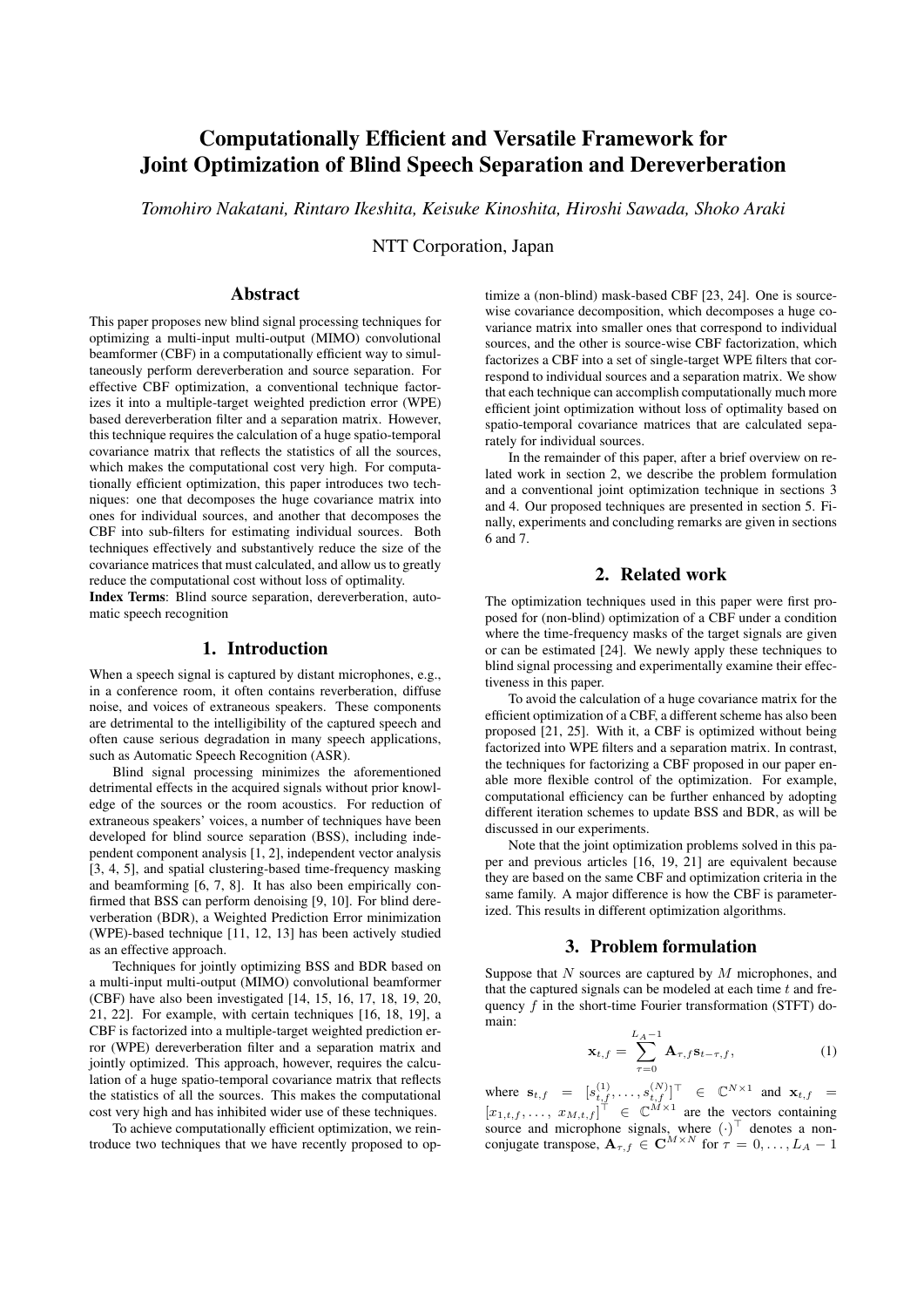is a convolutional transfer function matrix from the sources to the microphones. This paper assumes  $M = N$ , which is a determined case. To perform simultaneous dereverberation and source separation, we employ a CBF:

$$
\mathbf{y}_{t,f} = \sum_{\tau=0}^{L-1} \mathbf{W}_{\tau,f}^{\mathsf{H}} \mathbf{x}_{t-\tau,f}.
$$
 (2)

where  $(\cdot)^H$  denotes a conjugate transpose, and  $\mathbf{W}_{\tau,f} \in \mathbb{C}^{M \times N}$ for  $\tau = 0, \ldots, L - 1$  is a coefficient matrix of the CBF. Next we model each source  $s_{t,f}^{(i)}$  by a zero-mean complex Gaussian distribution with a time-frequency dependent variance  $\lambda_{t,f}^{(i)}$ . In addition, we assume that  $s_{t,f}^{(n)}$  and  $s_{t',f'}^{(n')}$  are mutually independent for  $(t, f, n) \neq (t', f', n')$ , and that there is a certain set of coefficients  $\Theta_{\mathbf{W}} = {\mathbf{W}_{\tau,f}}$  that makes  $\mathbf{y}_{t,f} = \mathbf{s}_{t,f}$ . Then the log likelihood function can be written:

$$
\mathcal{L}(\theta) = -\sum_{t,f,n} \left( \log \lambda_{t,f}^{(n)} + \frac{|y_{t,f}^{(n)}|^2}{\lambda_{t,f}^{(n)}} \right) + 2T \sum_f \log |\det \mathbf{W}_{0,f}|,
$$
\n(3)

where T is the total number of time frames,  $\theta = {\Theta_{\mathbf{W}}, \Theta_{\lambda}}$ , and  $\Theta_{\lambda} = {\lambda_{t,f}^{(n)}}$ . A CBF can be optimized by estimating  $\theta$ that maximizes the above log likelihood function.

Note that some of the assumptions introduced in the above formulation are not accurate. For example, the existence of the CBF that exactly recovers the sources is guaranteed only with over-determined cases  $(M > N)$  [26]. This means that the likelihood function is logical only in an approximate sense. In addition,  $s_{t,f}^{(n)}$  inherently has temporal correlation within each short time duration. A technique is often introduced to prevent the inherent correlation from being decorrelated by the CBF, where we set the dereverberation goal to reduce only the late reverberation without changing the direct signal and the early reflections. This is simply done by introducing prediction delay  $D$  [11, 27] into the CBF:

$$
\mathbf{y}_{t,f} = \mathbf{W}_{0,f}^{\mathsf{H}} \mathbf{x}_{t,f} + \sum_{\tau=D}^{L-1} \mathbf{W}_{\tau,f}^{\mathsf{H}} \mathbf{x}_{t-\tau,f}.
$$
 (4)

## 4. Conventional optimization method

Conventionally, researchers have derived techniques for optimizing a CBF based on a way of factorizing it [16, 19], referred to in this paper as source-packed factorization [24].

### 4.1. Source-packed CBF factorization

With this factorization, a CBF is factorized into two sub-filters:

$$
\mathbf{z}_{t,f} = \mathbf{x}_{t,f} - \mathbf{G}_f^{\mathsf{H}} \overline{\mathbf{x}}_{t,f}, \tag{5}
$$

$$
\mathbf{y}_{t,f} = \mathbf{Q}_f^{\mathsf{H}} \mathbf{z}_{t,f}.
$$
 (6)

The first sub-filter in Eq. (5), which is a multiple-target WPE filter, yields dereverberated sound mixture  $z_{t,f}$  from current observation  $\mathbf{x}_{t,f}$  using a prediction matrix  $\mathbf{G}_f \in$  $\mathbf{C}^{M(L-D)\times M}$  and a vector containing past observation  $\overline{\mathbf{x}}_{t,f}$  $[\mathbf{x}_{t-D}^{\top}, \dots, \mathbf{x}_{t-L+1,f}^{\top}]^{\top} \in \mathbb{C}^{M(L-D)\times 1}$ . The second sub-filter in Eq. (6) is a separation matrix  $\mathbf{Q}_f \in \mathbb{C}^{M \times N}$  that separates dereverberated sound mixture  $\mathbf{z}_{t,f} \in \mathbb{C}^{M \times 1}$  into individual sources. The pair of sub-filters (5) and (6) is equivalent to Eq. (4) when they satisfy  $\mathbf{Q}_f = \mathbf{W}_{0,f}$  and  $\mathbf{G}_f \mathbf{Q}_f =$ 

 $-\left[ (\mathbf{W}_{D,f})^{\top}, \ldots, (\mathbf{W}_{L-1,f})^{\top} \right]^{\top}$ . This is called sourcepacked factorization because the sources in the mixture are not distinguished in the output of the WPE filter.

#### 4.2. Optimization with source-packed CBF factorization

Since no closed form solutions are known for the maximization of the likelihood function, conventional techniques utilize iterative estimation based on a coordinate ascent method [19]. It is composed of three estimation steps:

$$
\hat{\Theta}_{\lambda} \leftarrow \underset{\Theta_{\lambda}}{\operatorname{argmax}} \mathcal{L}(\Theta_{\lambda}, \hat{\Theta}_{\mathbf{Q}}, \hat{\Theta}_{\mathbf{G}}), \tag{7}
$$

$$
\hat{\Theta}_{\mathbf{Q}} \leftarrow \underset{\Theta_{\mathbf{Q}}}{\operatorname{argmax}} \mathcal{L}(\hat{\Theta}_{\lambda}, \Theta_{\mathbf{Q}}, \hat{\Theta}_{\mathbf{G}}), \tag{8}
$$

$$
\hat{\Theta}_{\mathbf{G}} \leftarrow \mathop{\mathrm{argmax}}_{\Theta_{\mathbf{G}}} \mathcal{L}(\hat{\Theta}_{\lambda}, \hat{\Theta}_{\mathbf{Q}}, \Theta_{\mathbf{G}}), \tag{9}
$$

where  $\Theta_{\mathbf{Q}} = {\mathbf{Q}_f}$ ,  $\Theta_{\mathbf{G}} = {\mathbf{G}_f}$ , and '<sup>o</sup>' denotes an estimated variable.

Due to space limitations, we only show the estimation step for  $\Theta_{\mathbf{G}}$ . Let  $\mathbf{g}_{m,f}$  be the mth column of  $\mathbf{G}_f$  and  $\overline{\mathbf{g}}_f$  =  $[g_{1,f}^{\top}, \ldots, g_{M,f}^{\top}]^{\top}$ .  $\Theta_{\mathbf{G}}$  can be updated:

$$
\hat{\overline{\mathbf{g}}}_f = \mathbf{\Psi}_f^+ \boldsymbol{\psi}_f,\tag{10}
$$

$$
\Psi_f = \frac{1}{T} \sum_t \overline{\mathbf{X}}_{t,f}^{\mathsf{H}} \Phi_{t,f} \overline{\mathbf{X}}_{t,f} \in \mathbb{C}^{M^2(L-\Delta)\times M^2(L-\Delta)}, \tag{11}
$$

$$
\psi_f = \frac{1}{T} \sum_t \overline{\mathbf{X}}_{t,f}^{\mathsf{H}} \Phi_{t,f} \mathbf{x}_{t,f} \in \mathbb{C}^{M^2 (L - \Delta) \times 1},\tag{12}
$$

where  $\overline{\mathbf{X}}_{t,f} = \mathbf{I}_M \otimes \overline{\mathbf{x}}_{t,f}^{\top} \in \mathbb{C}^{M \times M^2(L-\Delta)}$  letting  $\otimes$  denote a Kronecker product,  $\Phi_{t,f}$  =  $\sum_{n=1}^N \hat{\mathbf{q}}_f^{(n)} \left( \hat{\mathbf{q}}_f^{(n)} \right)^{\mathsf{H}} / \hat{\lambda}_{t,f}^{(n)}$   $\in$  $\mathbb{C}^{M \times M}$ letting  $\hat{\mathbf{q}}_f^{(n)}$  be the *n*th column of  $\hat{\mathbf{Q}}_f$ , and  $(\cdot)^+$  is the Moore-Penrose pseudo-inverse.

In the above update,  $\Psi_f$  is the spatio-temporal covariance matrix reflecting the statistics of all the sources. Because  $\Psi_f$  is huge, its calculation and its inverse require high computational cost. This is the problem with the conventional method. In the following, we propose techniques to reduce the cost.

### 5. Proposed optimization method

Two techniques have been proposed to reduce the computational cost of optimizing a mask-based CBF [24]: source-wise covariance decomposition and the source-wise CBF factorization. Below we apply these techniques to blind CBF estimation.

#### 5.1. Source-wise covariance decomposition

By carefully rewriting Eqs. (11) and (12), they can be strictly decomposed into terms for individual sources [24]:

$$
\Psi_f = \sum_{n=1}^N \left( \hat{\mathbf{q}}_f^{(n)} \left( \hat{\mathbf{q}}_f^{(n)} \right)^{\mathsf{H}} \otimes \left( \mathbf{R}_{\mathbf{x},f}^{(n)} \right)^{\top} \right), \qquad (13)
$$

$$
\psi_f = \sum_{n=1}^N \left( \hat{\mathbf{q}}_f^{(n)} \otimes \left( \mathbf{P}_{\mathbf{x},f}^{(n)} \hat{\mathbf{q}}_f^{(n)} \right)^* \right), \tag{14}
$$

where ()<sup>\*</sup> denotes a complex conjugate, and  $\mathbf{R}^{(n)}_{\mathbf{x},f}$  and  $\mathbf{P}^{(n)}_{\mathbf{x},f}$  are respectively a spatio-temporal covariance matrix and a vector of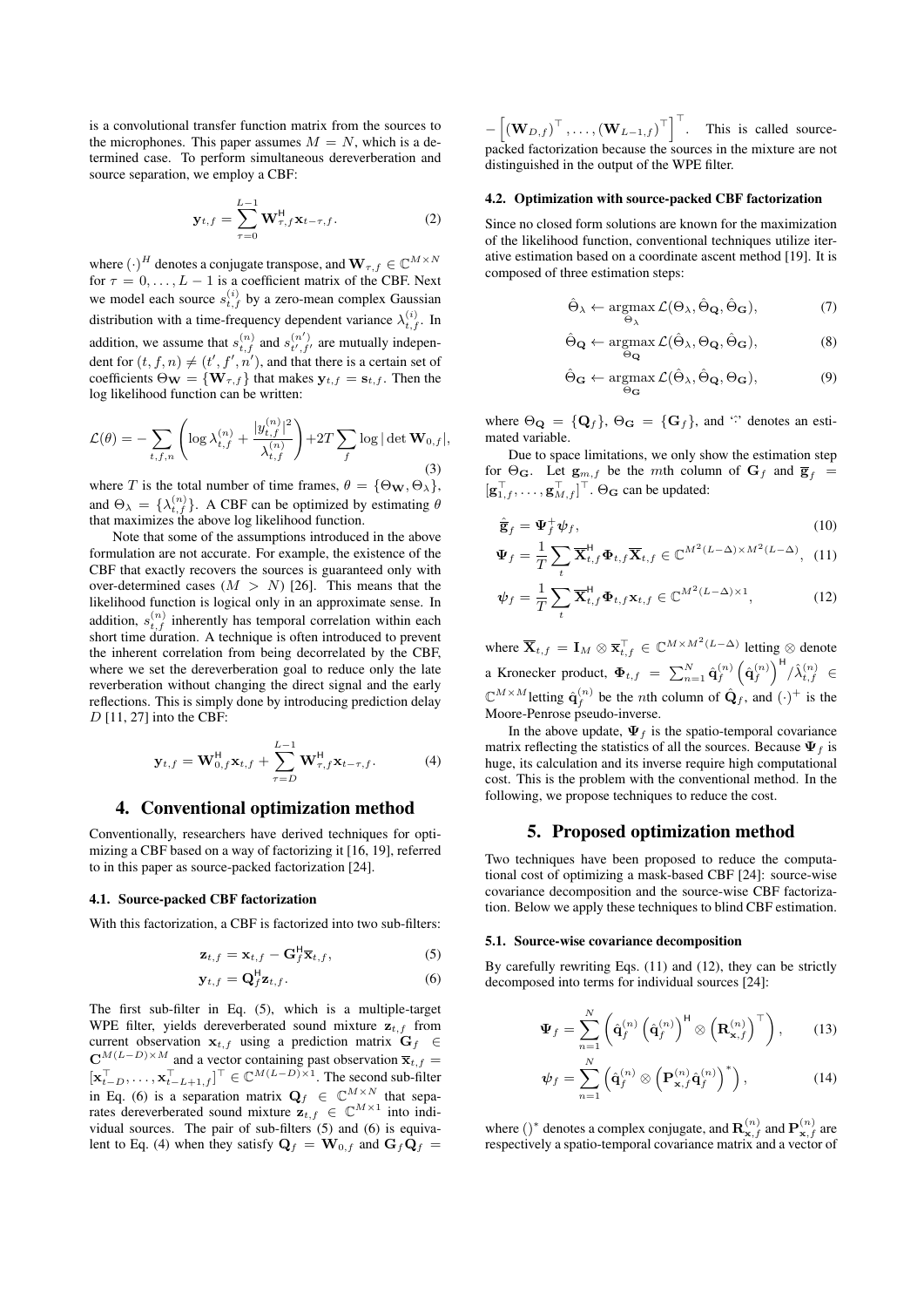the nth source:

$$
\mathbf{R}_{\mathbf{x},f}^{(n)} = \frac{1}{T} \sum_{t} \frac{\overline{\mathbf{x}}_{t,f} \overline{\mathbf{x}}_{t,f}^{\mathsf{H}}}{\hat{\lambda}_{t,f}^{(n)}} \in \mathbb{C}^{M(L-D)\times M(L-D)},\qquad(15)
$$

$$
\mathbf{P}_{\mathbf{x},f}^{(n)} = \frac{1}{T} \sum_{t} \frac{\overline{\mathbf{x}}_{t,f} \mathbf{x}_{t,f}^{\mathsf{H}}}{\hat{\lambda}_{t,f}^{(n)}} \in \mathbb{C}^{M(L-D) \times M}.
$$
 (16)

In Eqs. (13) and (14), the majority of the calculation is derived from  $\mathbf{R}^{(i)}_{\mathbf{x},f}$ . Because the matrix is much smaller than  $\Psi_f$ , we can greatly reduce the computing cost with this modification in comparison with the direct calculation of Eqs. (11) and (12). Although we still need to calculate the inverse of huge matrix  $\Psi_f$  even with this modification, the cost is relatively small compared with the direct calculation of  $\Psi_f$ .

#### 5.2. Source-wise CBF factorization

With source-wise factorization, the CBF in Eq. (4) is first decomposed into a set of CBFs, each of which estimates each source independently:

$$
y_{t,f}^{(n)} = \left(\mathbf{w}_{0,f}^{(n)}\right)^{\mathsf{H}} \mathbf{x}_{t,f} + \sum_{\tau=D}^{L-1} \left(\mathbf{w}_{\tau,f}^{(n)}\right)^{\mathsf{H}} \mathbf{x}_{t-\tau,f}, \qquad (17)
$$

where  $\mathbf{w}_{\tau,f}^{(n)} \in \mathbb{C}^{M \times 1}$  for  $\tau = 0, D, \dots, L-1$  is the *n*th column of  $\mathbf{W}_{\tau,f}$ . Each CBF is then factorized into two sub-filters:

$$
\mathbf{z}_{t,f}^{(n)} = \mathbf{x}_{t,f} - \left(\mathbf{G}_f^{(n)}\right)^{\mathsf{H}} \overline{\mathbf{x}}_{t,f},\tag{18}
$$

$$
y_{t,f}^{(n)} = \left(\mathbf{q}_f^{(n)}\right)^{\mathsf{H}} \mathbf{z}_{t,f}^{(n)}.
$$
 (19)

The first sub-filter, which is a single-target WPE filter with a prediction matrix  $G_f^{(n)} \in \mathbf{C}^{M(L-D)\times M}$ , dereverberates the nth source. The second sub-filter, which is a beamformer  $\mathbf{q}_f^{(n)} \in \mathbb{C}^{M \times N}$ , extracts the *n*th source signal. The pair of sub-filters (18) and (19) is equivalent to Eq. (17) when they satisfy  $\mathbf{q}_{f}^{(n)} = \mathbf{w}_{0,f}^{(n)}$  and  $\mathbf{G}_{f}^{(n)}\mathbf{q}_{f}^{(n)} =$  $-\left[\left(\mathbf{w}_{D,f}^{(n)}\right)^{\top},\ldots,\left(\mathbf{w}_{L-1,f}^{(n)}\right)^{\top}\right]^{\top}$ . This is called sourcewise factorization, which is different from source-packed fac-

torization in that the prediction matrix and the output of the WPE filter are separately estimated for each source.

### 5.3. Optimization with source-wise CBF factorization

The optimization of the CBFs is conducted based on the coordinate descent method in the same way as source-packed factorization except that we can separately update prediction matrices  $\mathbf{G}_f^{(n)}$  for  $n = 1, \dots, N$  one by one.

# *5.3.1. Update of* Θ<sup>G</sup>

By fixing  $\Theta_{\lambda}$  and  $\Theta_{\mathbf{Q}}$  at their previously updated values, the likelihood function for estimating  $\Theta_{\mathbf{G}}$  can be rewritten, disregarding constant terms [24]:

$$
\mathcal{L}(\Theta_{\mathbf{G}}) = -\sum_{f,n} \left\| \left( \mathbf{G}_f^{(n)} - \left( \mathbf{R}_{\mathbf{x},f}^{(n)} \right)^{-1} \mathbf{P}_{\mathbf{x},f}^{(n)} \right) \hat{\mathbf{q}}_f^{(n)} \right\|_{\mathbf{R}_{\mathbf{x},f}^{(n)}},\tag{20}
$$

where  $\|\mathbf{x}\|_{\mathbf{R}}^2 = \mathbf{x}^{\mathsf{H}} \mathbf{R} \mathbf{x}$ . Interestingly, Eq. (20) can be maximized, not dependent on  $\hat{\mathbf{q}}_{f}^{(n)},$  by updating  $\hat{\mathbf{G}}_{f}^{(n)}$  as

$$
\hat{\mathbf{G}}_f^{(n)} \leftarrow \left(\mathbf{R}_{\mathbf{x},f}^{(n)}\right)^{-1} \mathbf{P}_{\mathbf{x},f}^{(n)}.\tag{21}
$$

The above update equation is identical to that of the conventional WPE filter optimization, except that  $\hat{\lambda}_{t,f}^{(n)}$  is obtained not by the variance of the WPE output but by the beamformer output (section 5.3.2).

In the above equation, since  $\mathbf{R}^{(n)}_{\mathbf{x},f}$  can be much smaller than that of  $\Psi_f$ , the computational cost for calculating  $\mathbf{R}_{\mathbf{x},f}^{(n)}$  and its inverse can be very small. This is an advantage of source-wise factorization over conventional source-packed factorization.

### *5.3.2. Update of*  $\Theta_{\mathbf{Q}}$  *and*  $\Theta_{\lambda}$

Methods for updating  $\Theta_{\mathbf{Q}}$  and  $\Theta_{\lambda}$  can be derived in the same way as those for the conventional techniques.

To update  $\Theta_{\mathbf{Q}}$  and by fixing  $\Theta_{\lambda}$  and  $\Theta_{\mathbf{G}}$ , the likelihood function can be rewritten, disregarding constant terms:

$$
\mathcal{L}(\Theta_{\mathbf{Q}}) = -\sum_{f,n} \left(\mathbf{q}_{f}^{(n)}\right)^{\mathsf{H}} \Sigma_{\mathbf{z},f}^{(n)} \mathbf{q}_{f}^{(n)} + 2T \sum_{f} \log |\det \mathbf{Q}_{f}|,
$$

where  $\Sigma_{\mathbf{z},f}^{(n)} = \frac{1}{T} \sum_{t} \mathbf{z}_{t,f}^{(n)} \left( \mathbf{z}_{t,f}^{(n)} \right)^{\mathsf{H}} / \hat{\lambda}_{t,f}^{(n)}$ . According to the idea of Iterative Projection (IP) [5], a solution that maximizes the above function can be obtained by alternately iterating the following updates for each source:

$$
\hat{\mathbf{q}}_f^{(n)} \leftarrow \left(\hat{\mathbf{Q}}_f^{\mathsf{H}} \Sigma_{\mathbf{z},f}^{(n)}\right)^{-1} \mathbf{e}_n, \tag{22}
$$

$$
\hat{\mathbf{q}}_f^{(n)} \leftarrow \left( \left( \hat{\mathbf{q}}_f^{(n)} \right)^{\mathsf{H}} \Sigma_{\mathbf{z},f}^{(n)} \hat{\mathbf{q}}_f^{(n)} \right)^{-1/2} \hat{\mathbf{q}}_f^{(n)},\tag{23}
$$

where  $e_n$  is the *n*th column of an identity matrix  $I_N \in \mathbb{R}^{N \times N}$ .

The likelihood function for the update of  $\Theta_{\lambda}$ , on the other hand, can be rewritten:

$$
\mathcal{L}(\Theta_{\lambda}) = -\sum_{t,f,n} \left( \log \lambda_{t,f}^{(n)} + \frac{|y_{t,f}^{(n)}|^2}{\lambda_{t,f}^{(n)}} \right), \quad (24)
$$

and the solution that maximizes the function can be obtained simply as  $\hat{\lambda}_{t,f}^{(n)} \leftarrow |y_{t,f}^{(n)}|^2$ . This solution, however, contains permutation ambiguity, that is, separation is done independently at each frequency, and the separated sources need to be associated with each other over different frequencies. Several approaches have been proposed to solve this problem [3, 4, 6, 28]. In this paper, we adopt a technique used for Independent Vector Analysis (IVA) through which  $\lambda_{t,f}^{(n)}$  is assumed to be independent of the frequency for each source  $n$ . With this technique and by dropping the frequency indices from  $\lambda_{t,f}^{(n)}$ , it is updated:

$$
\hat{\lambda}_t^{(n)} \leftarrow \frac{1}{F} \sum_{f=0}^{F-1} |y_{t,f}^{(n)}|^2 \tag{25}
$$

where  $F$  is the number of frequency bins.

### 6. EXPERIMENTS

This section experimentally evaluates the performance of our proposed techniques in terms of computational complexity and ASR performance improvement.

#### 6.1. Dataset, evaluation metrics, and methods compared

For our evaluation, we prepared a set of noisy reverberant speech mixtures (REVERB-MIX) using the REVERB Challenge dataset (REVERB) [29]. Each utterance in REVERB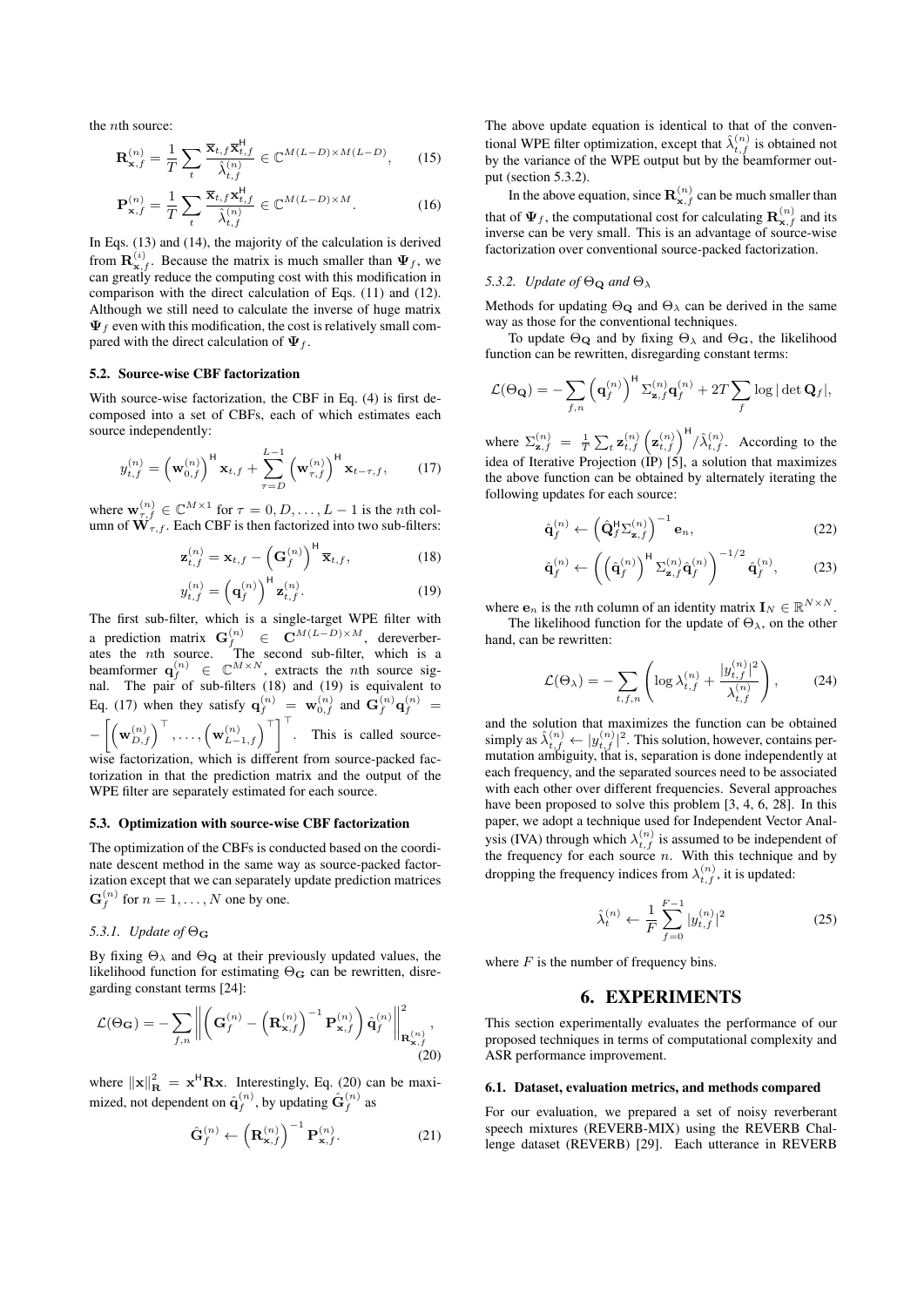Table 1: *Computing time required for 10 WPE iterations and 100 IVA iterations on a mixture utterance with a 9.44 s length. Computing times were measured on a Matlab interpreter by elapsed time.*

| Method                               | Time $(s)$ |
|--------------------------------------|------------|
| IVA (w/o WPE)                        | 32.5       |
| WPE+IVA (not jointly optimized)      | 34.0       |
| Conventional CBF (jointly optimized) | 306.1      |
| CovDecomp (proposed)                 | 42.9       |
| SWFact (proposed)                    | 44 3       |

Table 2: *WER (%) of enhanced speech signals for RealData in REVERB-MIX with varying estimation iterations: Without enhancement, WER was 62.49 %.*

| Method        | #iterations of IVA part |       |       |       |       |
|---------------|-------------------------|-------|-------|-------|-------|
|               | 40                      | 80    | 120   | 160   | 200   |
| <b>IVA</b>    | 40.08                   | 38.33 | 37.41 | 37.21 | 37.55 |
| WPE+IVA       | 32.13                   | 30.21 | 30.64 | 30.63 | 30.98 |
| CovDecomp     | 31.64                   | 29.97 | 29.72 | 29.83 | 29.48 |
| <b>SWFact</b> | 30.96                   | 29.59 | 29.72 | 29.63 | 29.15 |

contains a single reverberant speech with moderate stationary diffuse noise. For generating a set of test data, we mixed two utterances extracted from REVERB, one from its development set (Dev set) and the other from its evaluation set (Eval set), so that each pair of mixed utterances was recorded in the same room, by the same microphone array and under the same condition (near or far, RealData or SimData). We categorized the test data by the original categories of the data in REVERB (e.g., SimData or RealData). We created an identical number of mixtures in the test data as in the REVERB Eval set, and each utterance in the REVERB Eval set was contained in either one of the mixtures in the test data. Furthermore, the length of each mixture in the test data was set the same as that of the corresponding utterance in the REVERB Eval set.

In the experiments, we estimated three source signals from each mixture, assuming that two of them correspond to the speech signals and the other corresponds to the diffuse noise, and evaluated only one of the speech signals corresponding to the REVERB Eval set. We selected the signal to be evaluated based on the correlation between the estimated signals and the original signal in the REVERB Eval set. As the evaluation metric, we adopted the ASR performance and used a baseline ASR system for REVERB that was developed using Kaldi [30]. This system was composed of a TDNN acoustic model trained using a lattice-free MMI and online i-vector extraction, and a trigram language model. They were trained on the REVERB training set.

We compared our two proposed techniques, i.e., CBF with our proposed covariance decomposition (CovDecomp) and CBF with our proposed source-wise factorization (SWFact), with three conventional methods: CBF with a conventional joint optimization scheme (Conventional CBF), a cascade configuration of WPE followed by IVA (WPE+IVA), and an IVA w/o WPE. For all the methods, we also applied permutation realignment post-processing [6] because it consistently improved the WERs. We set the frame length and the shift at 128 and 32

ms for the IVA and 64 and 16 ms for the other methods based on the settings that achieved the best WERs for the respective methods. A Hann window was used for the short-time analysis. The sampling frequency was 16 kHz and  $M = 3$  microphones were used for all the experiments. For the WPE, the prediction delay was set at  $D = 2$  and the prediction filter lengths were respectively set at  $L = 10, 8$ , and 4 for frequency ranges of 0 to 0.8, 0.8 to 1.5, and 1.5 to 8 kHz.

In our preliminary experiments, since WPE converged much faster than IVA within the iterative optimization framework, we set the iteration numbers of WPE 10 times smaller than those of IVA for all the experiments. For example, we updated WPE once every 10 IVA updates in the proposed methods. This iteration scheme is advantageous for making the joint optimization computationally more efficient because the WPE updates are computationally more demanding than those for IVA.

#### 6.2. Evaluation results

Table 1 compares the computing times measured on a Matlab interpreter by the elapsed time for processing a mixture utterance with a 9.44 s length. Both proposed techniques greatly reduced the computing time in comparison with the conventional CBF. When compared with WPE+IVA, the proposed techniques increased the computational cost, although not very much. Note that the difference between IVA (w/o WPE) and WPE+IVA was small because we adopted a longer analysis window for IVA (128 ms) than those for the others (64 ms) so that IVA can achieve its best WER.

Table 2 shows the WERs of the enhanced speech signals obtained using different enhancement methods for RealData in REVERB-MIX. In the experiment, we skipped the evaluation of the conventional CBF because it should be identical to Cov-Decomp (proposed). As shown in the table, our two proposed methods effectively reduced the WERs in comparison with IVA and WPE+IVA. When we compared the two proposed methods, SWFact slightly outperformed CovDecomp. This is probably because the WPE update does not depend on  $\hat{q}_f^{(n)}$  with SWFact (Eq.  $(21)$ ), which might work advantageously for slightly speeding up the convergence.

# 7. Concluding remarks

This paper presented two techniques for optimizing a CBF in a computationally efficient way to jointly perform BDR and BSS. One is source-wise covariance decomposition, which provided a computationally efficient way for calculating a huge spatiotemporal covariance matrix that reflects the statistics of all the sources. The other is source-wise CBF factorization, which allows us to skip the calculation of a huge matrix by introducing a new factorization scheme to the CBF optimization. In experiments, we further introduced a computationally efficient iterative optimization scheme, where we updated WPE much less frequently than IVA. Our experiments showed that the proposed techniques greatly reduced the computational cost in comparison with the conventional CBF joint optimization technique without loss of effectiveness.

### 8. References

- [1] P. Comon, "Independent component analysis, a new concept?" *Signal Processing*, vol. 36, no. 3, pp. 287–314, 1994.
- [2] A. Hyvärinen, J. Karhunen, and E. Oja, *Independent Component Analysis*. New York: John Wiley & Sons, 2001.